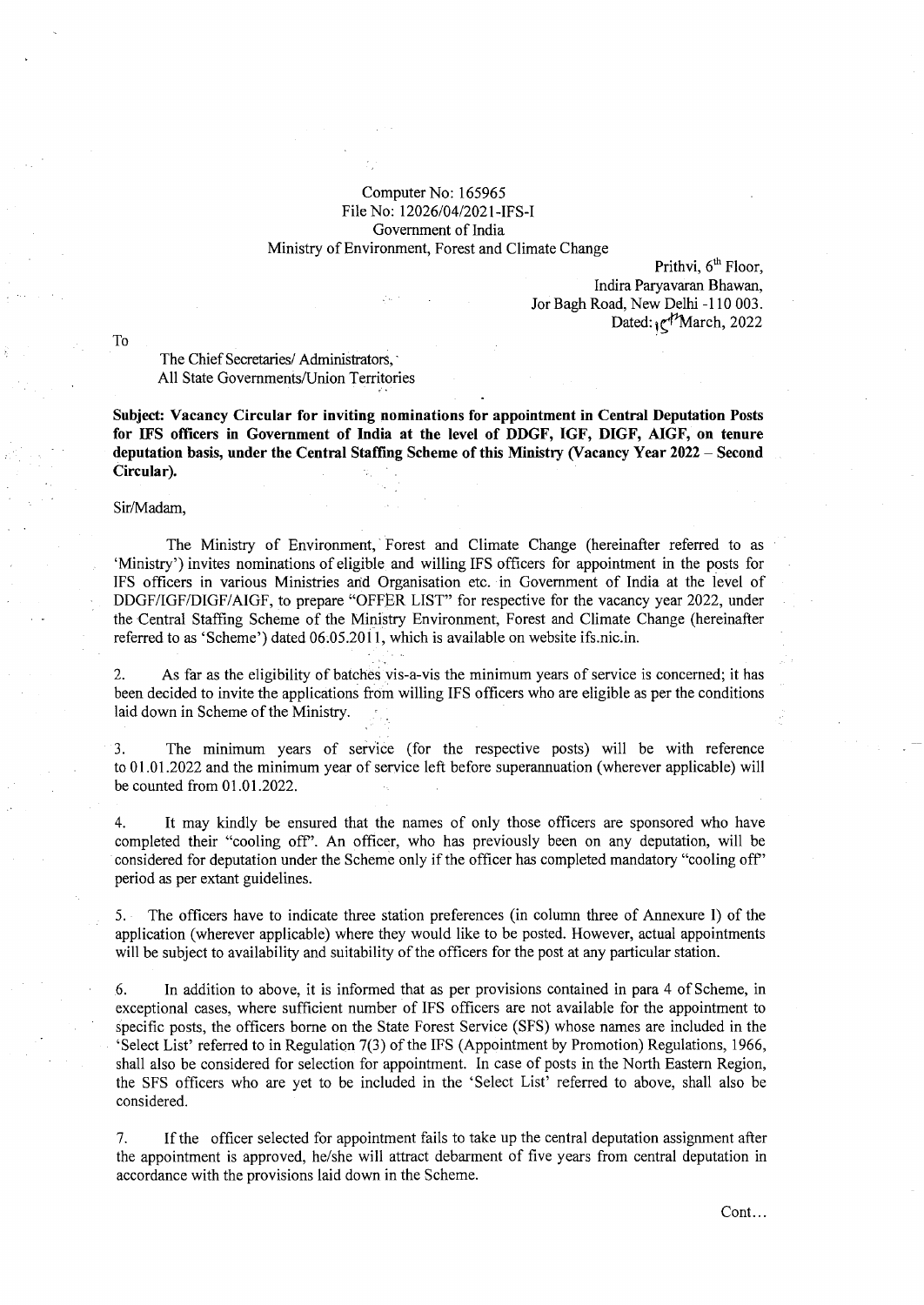8. Last date of receipt of complete application: The application, complete in all respects as per Annexure-1 (available on the website www.ifs.nic.in for different level posts), vigilance clearance, · duly attested APARs (in accordance with Scheme) and concurrence of the State Government, should be sent on email id ifs@nic.in latest by 02.05.2022. It may also be ensured that the correct and updated Executive Record Sheet of the applicant is also attached with the application.

9. Application received without the consent of the State /UT Government and after the last date of receipt of applications will not be entertained.

10. The station (place of posting) wise vacancies at different levels, has been given at Annexure-II. However, such station wise vacancies may change at any time. The selection will be based on actual vacancy positions available during the recommendation to be made by the concerned selection Authority.

11. A checklist of documents to be submitted including the application in due format, has been given at Annexure - III.  $\cdot$ 

12. In most of the State Governments, Central Deputation Reserve (CDR) is highly under-utilised. Therefore, the State Governments are requested to nominate sufficient number of IFS officers to apply against this vacancy circular

 $\sum$  Minz  $)$ Director

### **Copy to:**

1. All Principal Chief Conservators of Forests (HoFF) of State/UT Administrations.

2. The Director General, Indian Council of Forestry Research and Education, P.O. New Forest, Dehradun-248 006.

3. Director, IIFM, Nehru Nagar, Bhopal-462 003.

4. The Director General, Forests Survey of India, Kaulagarh Road, Dehradun.

5. The Director, Indira Gandhi National Forest Academy, P.O. NewForest, Dehradun.

6. All IFS officers in the Ministry of Environment, forest and Climate Change (including National Afforestation Eco-Development Board) Ministry of Agriculture/ Ministry of Rural Development.

7. All Ministries of Government of India

8. NIC for placing the circular on the IFS website/Spare copies-50.

 $ne$  Minz  $)$ Director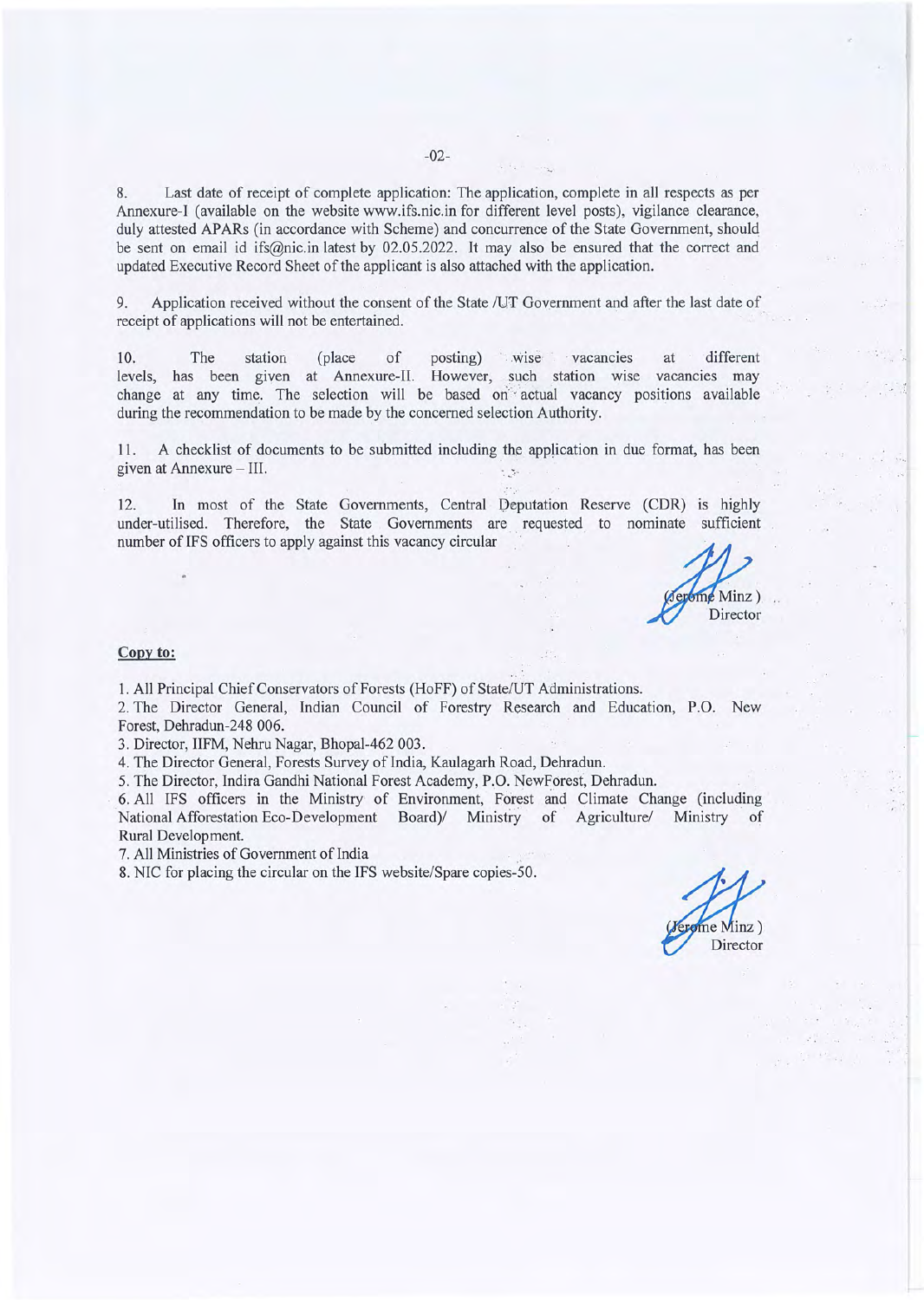### **ANNEXURE-I**

### **APPLICATION FORM FOR CENTRAL DEPUTATION POSTINGS UNDER THE CENTRAL STAFFING SCHEME OF THE MINISTRY OF ENVIRONMENT, FORESTS AND CLIMATE CHANGE FOR INDIAN FOREST SERVICE OFFICERS (FOR THE POSTS AT THE LEVEL OF DDGF/IGF/DIGF/AIGF)**

## **Part-I (to be filled in by the applicant)**

| ļ1.              | The year for which application is made                                    |     |
|------------------|---------------------------------------------------------------------------|-----|
| $\overline{2}$ . | The level at which deputation is sought                                   |     |
| $\overline{3}$ . | Choice of Station (in order of Preference)                                | 111 |
| 4.               | Name of the applicant                                                     |     |
| 5.               | Batch/year of allotment                                                   |     |
| $\sqrt{6}$       | Cadre                                                                     |     |
| 7.               | Date of Birth                                                             |     |
| $\overline{8}$   | Present pay scale with date of<br>commencement of scale of pay            |     |
| 19               | Present post held                                                         |     |
|                  | $\vert 10.$ Full Address for correspondence:<br>(phone/fax/mobile/e-mail) |     |

### 11. Educational qualifications

| S.No. | Degree/Diploma | University/Institute | Year | Subject(s) |  |
|-------|----------------|----------------------|------|------------|--|
|       |                |                      |      |            |  |
|       |                |                      |      |            |  |
|       |                |                      |      |            |  |

12. Details of postings for the last 10 years: (in descending order)

| $\overline{S}$ | Years       | Post held | Name of the  | Main                 | Special      |
|----------------|-------------|-----------|--------------|----------------------|--------------|
| No.            | $(from-to)$ |           | organization | responsibilities in  | attributes/  |
|                |             |           |              | the post             | achievements |
|                | <b>A</b> 1  |           |              |                      |              |
|                |             |           |              | $(\text{in about})$  |              |
|                |             |           |              | $ 100 \text{words} $ |              |
|                |             |           |              |                      |              |
|                |             |           |              |                      |              |
|                |             |           |              |                      |              |

### 13. Details of all deputation postings (in descending order):

| <b>S</b><br>No. | Years<br>$(from-to)$ | Post held | Organisation | Main areas of<br>responsibilities in the<br>post |
|-----------------|----------------------|-----------|--------------|--------------------------------------------------|
|                 |                      |           |              |                                                  |
|                 |                      |           |              |                                                  |
|                 |                      |           |              |                                                  |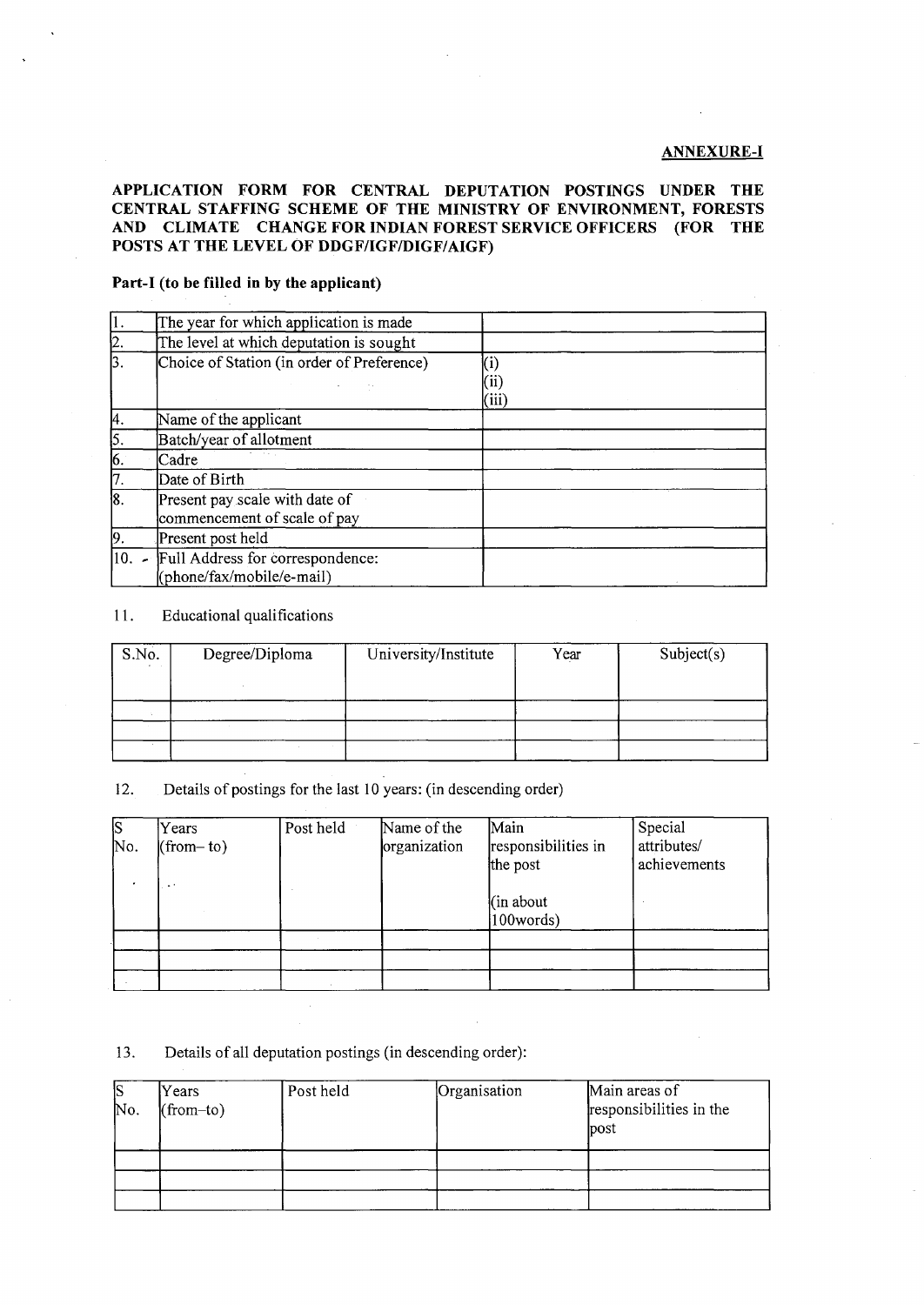# 14. Date of return to Cadre from last deputation:

Date: Name:

 $\hat{\boldsymbol{\epsilon}}$ 

Station: Signature: Signature: Signature: Signature: Signature: Signature: Signature: Signature: Signature: Signature: Signature: Signature: Signature: Signature: Signature: Signature: Signature: Signature: Signature: Sign

ý.

Ph/Mob: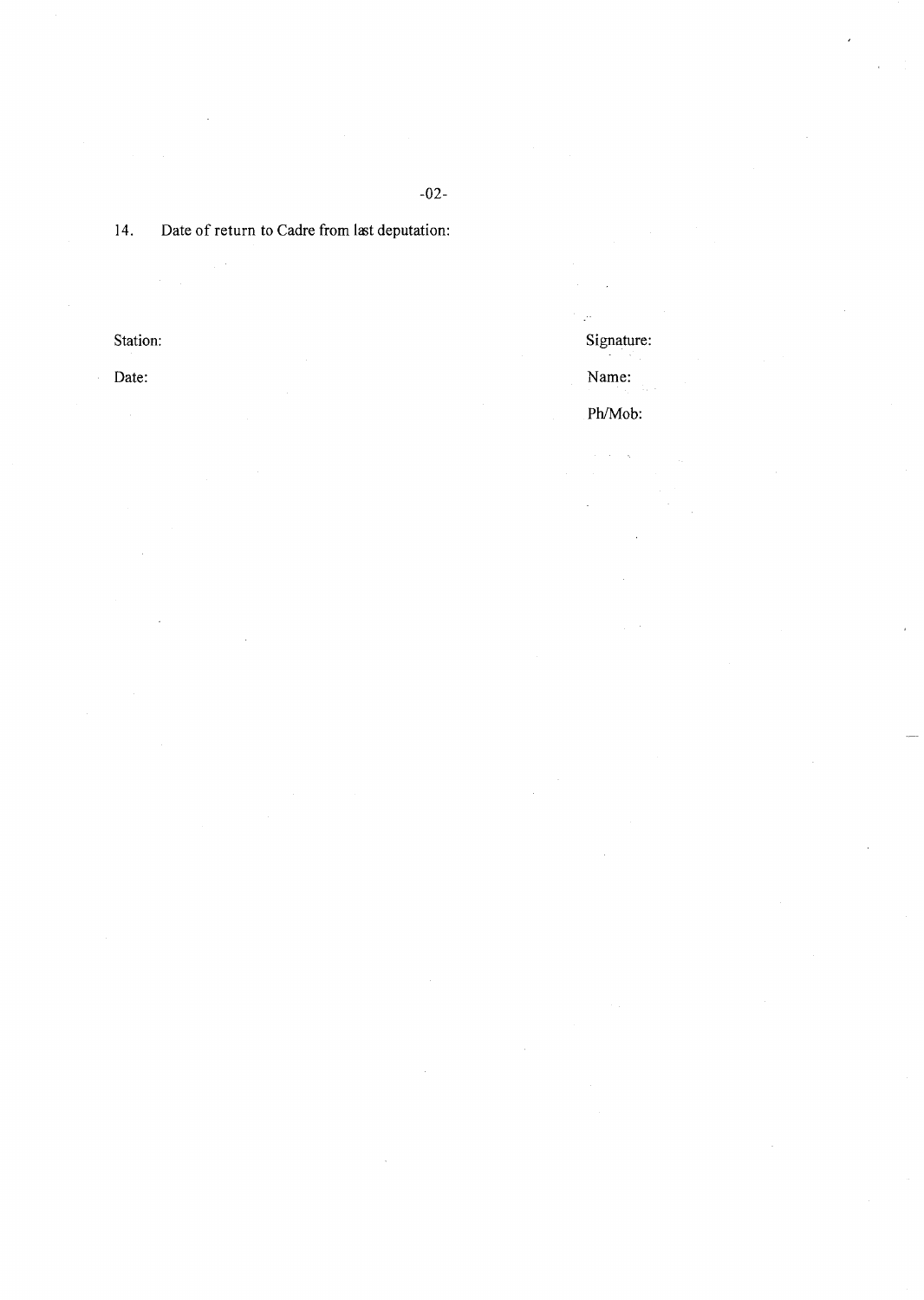### **Part-II (to be filled in by the concerned State/UT Government)**

 $\epsilon_{\rm i}$ 

| $\vert$ 1.       | Name of the applicant                                                                                                                  |
|------------------|----------------------------------------------------------------------------------------------------------------------------------------|
| 2.               | Cadre                                                                                                                                  |
| 3.               | Year of allotment                                                                                                                      |
| 4.               | Date of superannuation                                                                                                                 |
| 5.               | Whether the officer is clear from vigilance angle                                                                                      |
| $\overline{6}$   | Is there any disciplinary proceedings pending against<br>officer (only the cases where<br>charge<br>lthe I<br>sheets have been served) |
| 17.              | Has the officer ever been reprimanded/penalized or<br>debarred from deputation, if so the details thereof                              |
| $\overline{8}$ . | Whether original/copies(attested) of ACRs of last eight<br>years enclosed                                                              |

## 9. Central Deputation Reserve (in figures) as on date of sponsorship:

| Authorized | ۱۳٦۰٬۱۱<br>ir illeg | <b>Cap</b> |
|------------|---------------------|------------|
|            |                     |            |

## 10. State Deputation Reserve (in figures) as on date of sponsorship:

 $\mathcal{L}$ 

 $\overline{a}$ 

| lΑ<br>$   -$<br>יש<br> | m<br>THEO. | <b>Cap</b> |
|------------------------|------------|------------|
|                        |            |            |

11.

It is certified that the particulars given above about the officer are ccrrect and that in the event of the officer being selected for

a posting under the CSS of the MoEFCC, the services of the officer shall be placed at the disposal of the Central Government.

| Name & designation of the Head of the Forest         |  |  |  |
|------------------------------------------------------|--|--|--|
| Department of the State/UT or the Authorized Officer |  |  |  |

Date:

 $\blacksquare$ 

**Signature of the officer concerned In the State Government/UT Government** 

 $\frac{1}{2}$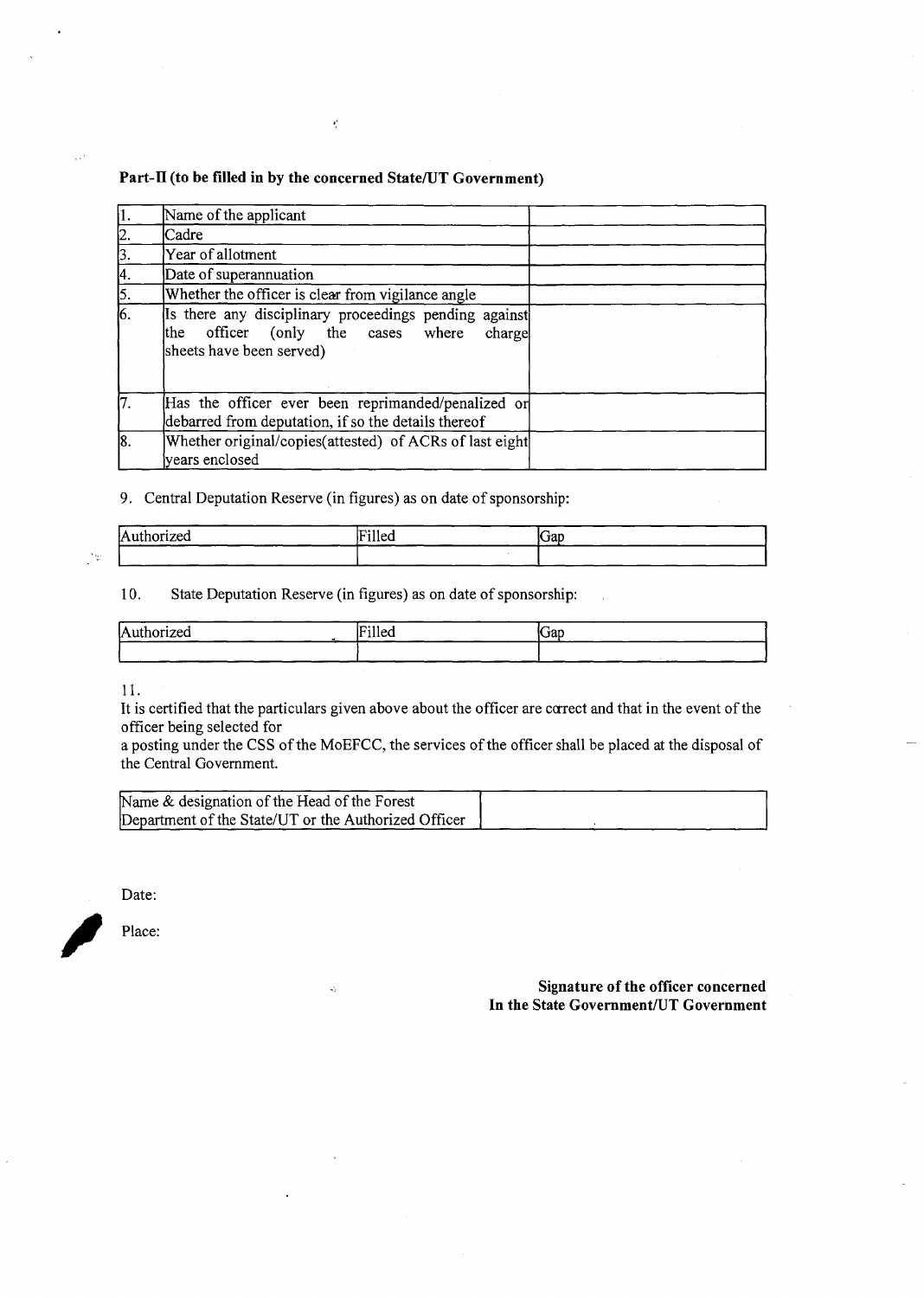# **Annexure** II

|                | <b>Place of posting</b> | <b>DDGF level</b> |             |                         | <b>IGF level</b> |                | <b>DIGF</b> level       | <b>AIGF level</b> |             |
|----------------|-------------------------|-------------------|-------------|-------------------------|------------------|----------------|-------------------------|-------------------|-------------|
| Si No          | (Stations)              | c <sub>V</sub>    | AV          | c <sub>V</sub>          | AV               | <b>CV</b>      | AV                      | CV                | AV          |
| $\overline{2}$ | <b>Bhopal</b>           |                   |             |                         |                  | $\mathbf{1}$   | $\mathbf{1}$            | $\mathbf{1}$      |             |
| 3              | <b>Bhubaneswar</b>      |                   |             |                         |                  | $\mathbf{1}$   | $\mathbf{1}$            | $\mathbf{1}$      |             |
| 4              | Burnihat                |                   |             |                         |                  |                |                         | 4                 |             |
| 5              | Chandigarh              |                   |             |                         |                  | $\mathbf{1}$   |                         |                   |             |
| 6              | Chennai                 |                   |             |                         |                  | $\mathbf{1}$   |                         |                   |             |
| $\overline{7}$ | Coimbatore              |                   |             |                         |                  |                |                         |                   |             |
| 8              | Dehradun                |                   |             |                         |                  | $\overline{2}$ |                         | 4                 |             |
| 9              | Gandhinagar             |                   |             | $\mathbf{1}$            |                  | $\overline{2}$ |                         |                   |             |
| 10             | Guwahati                |                   |             | $\mathbf{1}$            |                  | $\mathbf{1}$   |                         | $\mathbf{1}$      |             |
| 11             | <b>Hyderabad</b>        |                   |             |                         |                  | $\mathbf{1}$   |                         |                   |             |
| 12             | Jaipur                  |                   |             |                         |                  |                |                         | $\overline{2}$    |             |
| 13             | Jammu                   |                   |             |                         |                  | $\mathbf{1}$   |                         | $\overline{2}$    |             |
| 14             | kolkata                 |                   |             |                         |                  | $\overline{2}$ |                         |                   |             |
| 15             | Kurseong                |                   |             |                         |                  |                |                         | 3                 |             |
| 16             | Lucknow                 | $\mathbf{1}$      |             |                         |                  |                | $\mathbf{1}$            |                   |             |
| 17             | Nagpur                  |                   |             |                         |                  | $\overline{2}$ |                         | $\mathbf{1}$      |             |
| 18             | New Delhi               |                   |             |                         |                  | 10             |                         | 5                 |             |
| 19             | Raipur                  |                   |             |                         |                  | $\overline{2}$ |                         |                   |             |
| 20             | Ranchi                  |                   |             |                         |                  | $\overline{2}$ |                         |                   |             |
| 21             | Shillong                |                   |             |                         |                  |                |                         | $\mathbf{1}$      |             |
| 22             | Shimla                  |                   |             |                         |                  | $\mathbf{1}$   |                         |                   |             |
| 23             | Vijaywada               |                   |             |                         |                  | $\mathbf{1}$   |                         |                   |             |
|                | <b>Total</b>            | $\mathbf{1}$      | $\mathbf 0$ | $\overline{\mathbf{2}}$ | $\mathbf 0$      | 31             | $\overline{\mathbf{3}}$ | 25                | $\mathbf 0$ |

# **Vacancy positions at DDGF/IGF/DIGF/ AIGF levels in Government of India**

Note-1 CV - No. of clear vacancy

AV- No. of anticipated vacancies

Note-II Number of vacancies indicated above may change. Selection will be made as per the actual vacancy position at the time of recommending the names by the appropriate authorities.